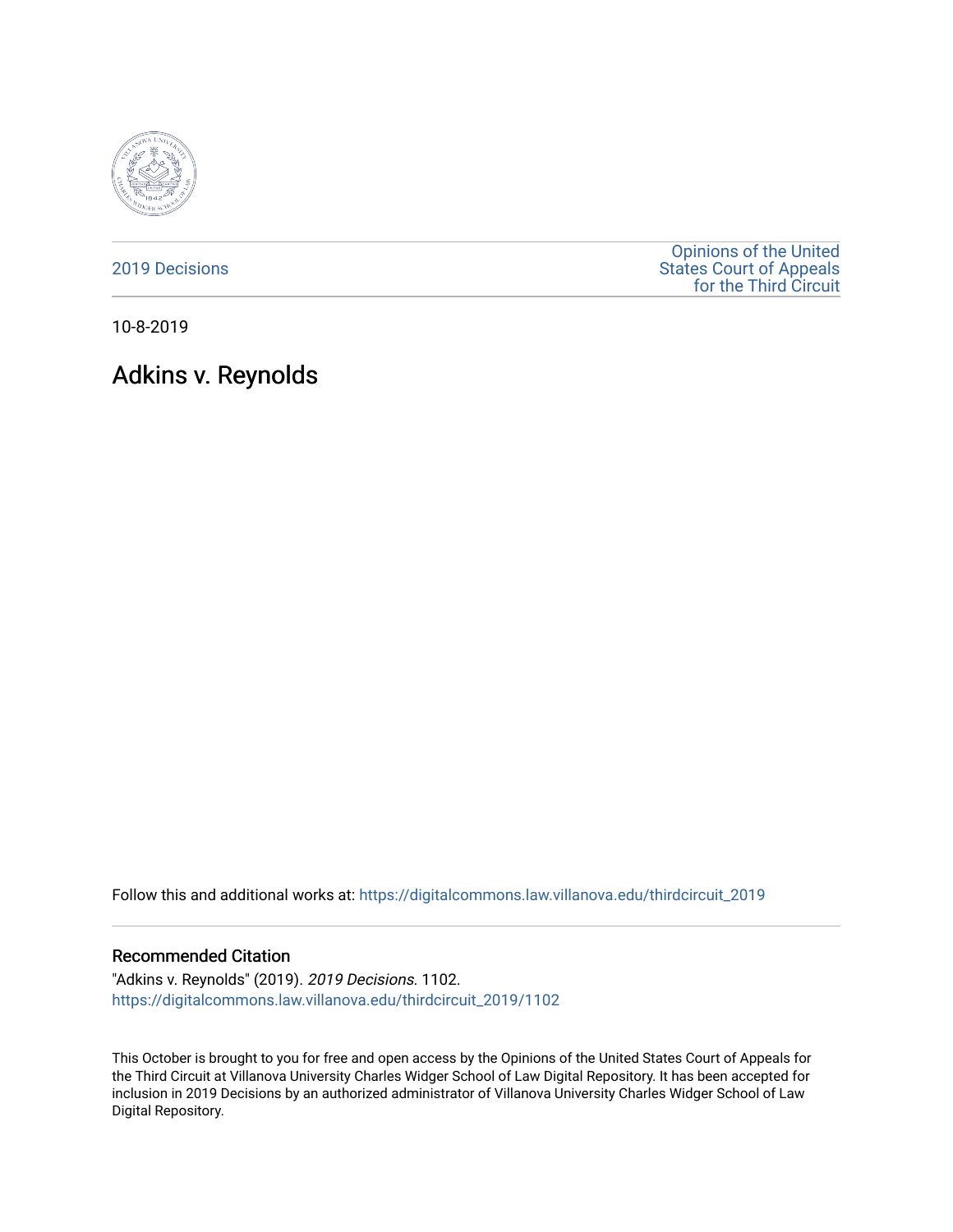#### NOT PRECEDENTIAL

## UNITED STATES COURT OF APPEALS FOR THE THIRD CIRCUIT

\_\_\_\_\_\_\_\_\_\_\_\_\_\_\_\_\_\_\_\_\_\_\_\_\_\_

No. 17-3611 \_\_\_\_\_\_\_\_\_\_\_\_\_\_\_\_\_\_\_\_\_\_\_\_\_\_

## TYRONE M. ADKINS; SHERRE ADDUSSALAAM; RASHELL THOMPSON; NATHAN THOMPSON

v.

DETECTIVE DALLAS REYNOLDS, Troop 4 Delaware State Police; DETECTIVE DANNAILE REMENTER, Troop 4 Delaware State Police; GOVERNER TASK FORCE MEMBERS; TACTICAL TEAM (SERT) MEMBERS

> Tyrone M. Adkins, Appellant

On Appeal from the United States District Court for the District of Delaware (D. Del. No. 1-15-cv-00882) District Judge: Honorable Gregory M. Sleet

\_\_\_\_\_\_\_\_\_\_\_\_\_

\_\_\_\_\_\_\_\_\_\_\_\_\_\_

Submitted for Possible Dismissal Pursuant to 28 U.S.C. § 1915(e)(2)(B) or Summary Action Pursuant to Third Circuit L.A.R 27.4 and I.O.P. 10.6 March 9, 2018

Before: CHAGARES, GREENAWAY, JR. and GREENBERG, *Circuit Judges*.

(Opinion Filed: October 8, 2019)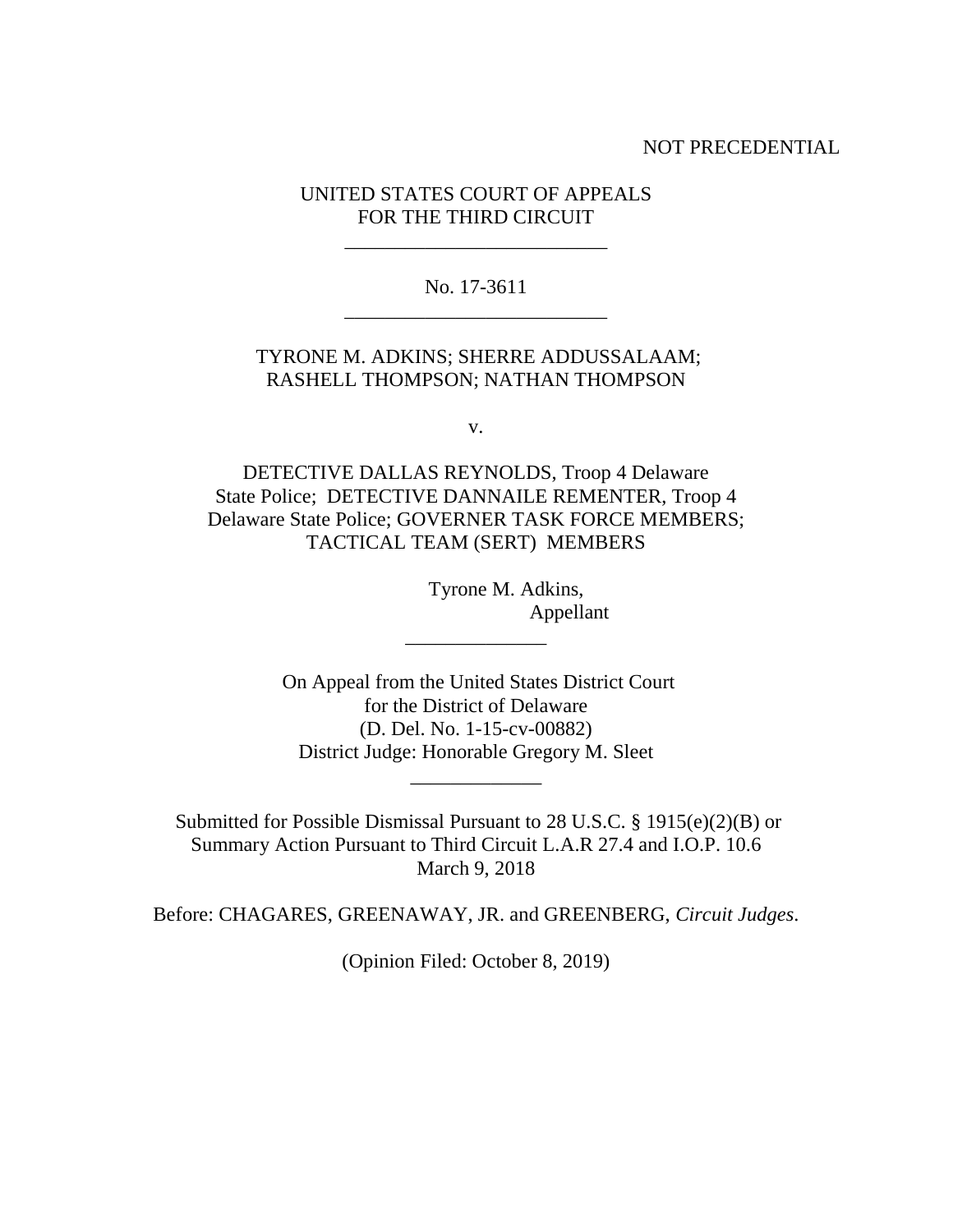# OPINION[\\*](#page-2-0) \_\_\_\_\_\_\_\_\_\_\_\_\_\_

\_\_\_\_\_\_\_\_\_\_\_\_\_\_

## PER CURIAM

Tyrone Adkins appealed pro se the District Court's dismissal of his case for failure to prosecute under Federal Rule of Civil Procedure 41(b). We determined that the appeal presented no substantial question so, pursuant to Third Circuit Local Appellate Rule 27.4 and Internal Operating Procedure 10.6, we summarily affirmed the District Court's judgment. Adkins filed a petition for rehearing asking us to reconsider. We will grant his petition, and, in so doing, determine that the decision to dismiss his case rested on an incorrect view of the applicable law, which we unfortunately repeated in our initial opinion. In addition, the record does not support several of the findings made by the District Court. We therefore maintain that the case presents no substantial question, and will summarily vacate the decision of the District Court and remand for further proceedings.

#### **I.**

As "we have said on numerous occasions[,] . . . dismissals with prejudice or defaults are drastic sanctions, termed 'extreme' by the Supreme Court, . . . and are to be reserved for [cases comparable]" to *National Hockey League v. Metropolitan Hockey Club, Inc.*, 427 U.S. 639 (1976). *Poulis v. State Farm Fire & Cas. Co.*, 747 F.2d 863,

<span id="page-2-0"></span> <sup>\*</sup> This disposition is not an opinion of the full Court and pursuant to I.O.P. 5.7 does not constitute binding precedent.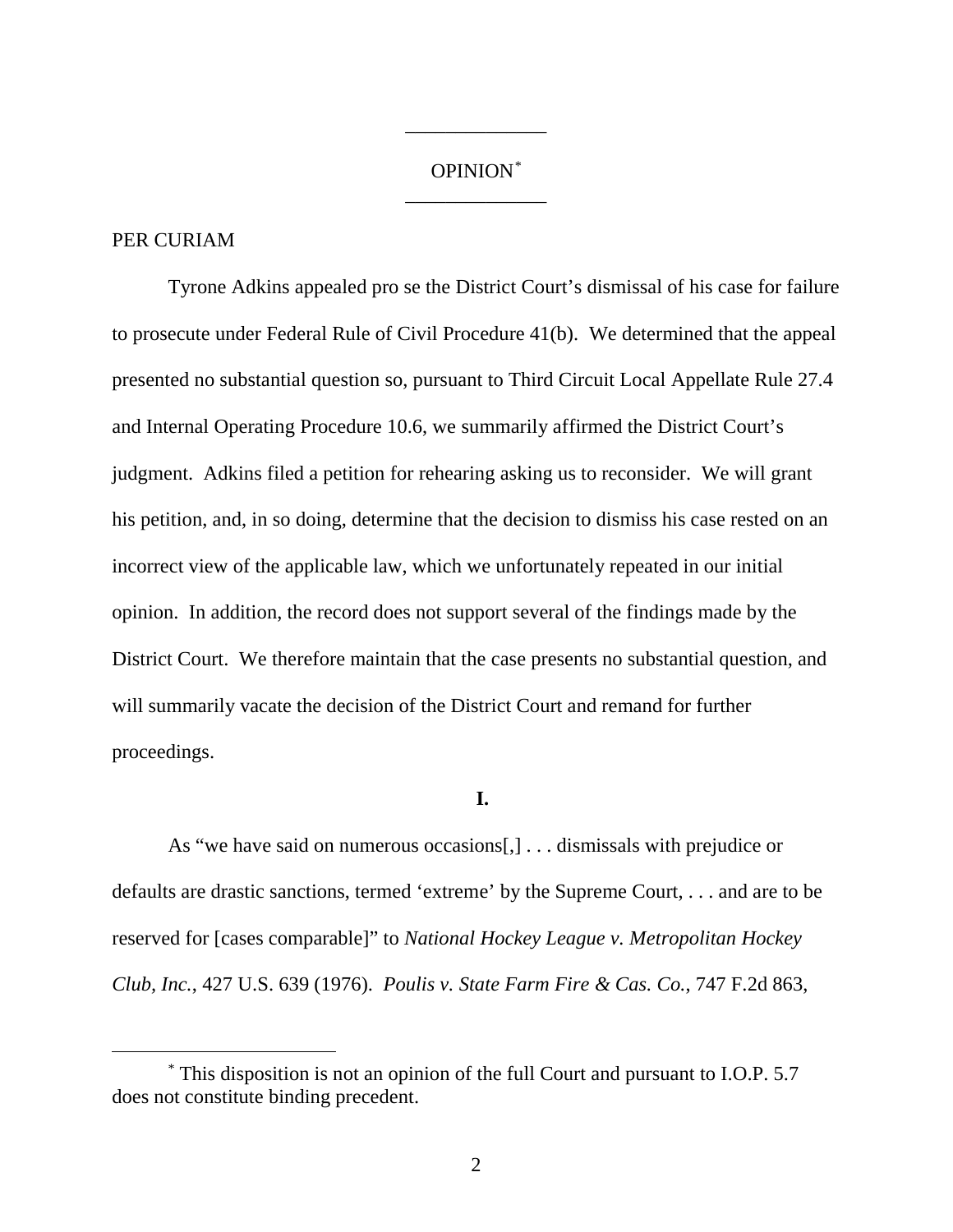867–68 (3d Cir. 1984). In *National Hockey League*, a district court within our Circuit dismissed a case as a sanction against plaintiffs and their lawyer "[a]fter seventeen months where crucial interrogatories remained substantially unanswered *despite numerous extensions* . . . and *notwithstanding several admonitions* by the Court and *promises and commitments* by the plaintiffs . . . ." 427 U.S. at 640 (emphases added) (internal quotation marks omitted).

In contrast, this case involves a pro se plaintiff who was inactive for a span of a little more than six months but whose case was dismissed without any extensions, admonitions, or opportunities for a promise or commitment. Indeed, in October 2015, Adkins filed a pro se complaint raising claims pursuant to 42 U.S.C. § 1983 against numerous defendants. He alleged that, on February 16, 2015, a search warrant listed one address, and the Defendants effectuated what amounted to a raid followed by a search on another—his. This allegedly resulted in the evidence obtained in the search of Adkins's home being suppressed under the fruit of the poisonous tree doctrine.

The Defendants filed an Answer about a month later, and discovery ensued. The Defendants submitted discovery requests to Adkins, consisting of a Notice to Take a Deposition, interrogatories, and a request for production of documents. Adkins did not respond to these requests, but instead filed a motion to appoint counsel and for an extension of time to respond. In this filing, he informed the Court that he was indigent and incarcerated with no legal background. He added that he was only allotted "2 hours and 30 minutes a week in the law library[,] which is not enough time to properly prepare for litigation." Pl.'s Mot. for Counsel ¶ 4, ECF No. 22. And that he "received a set of

3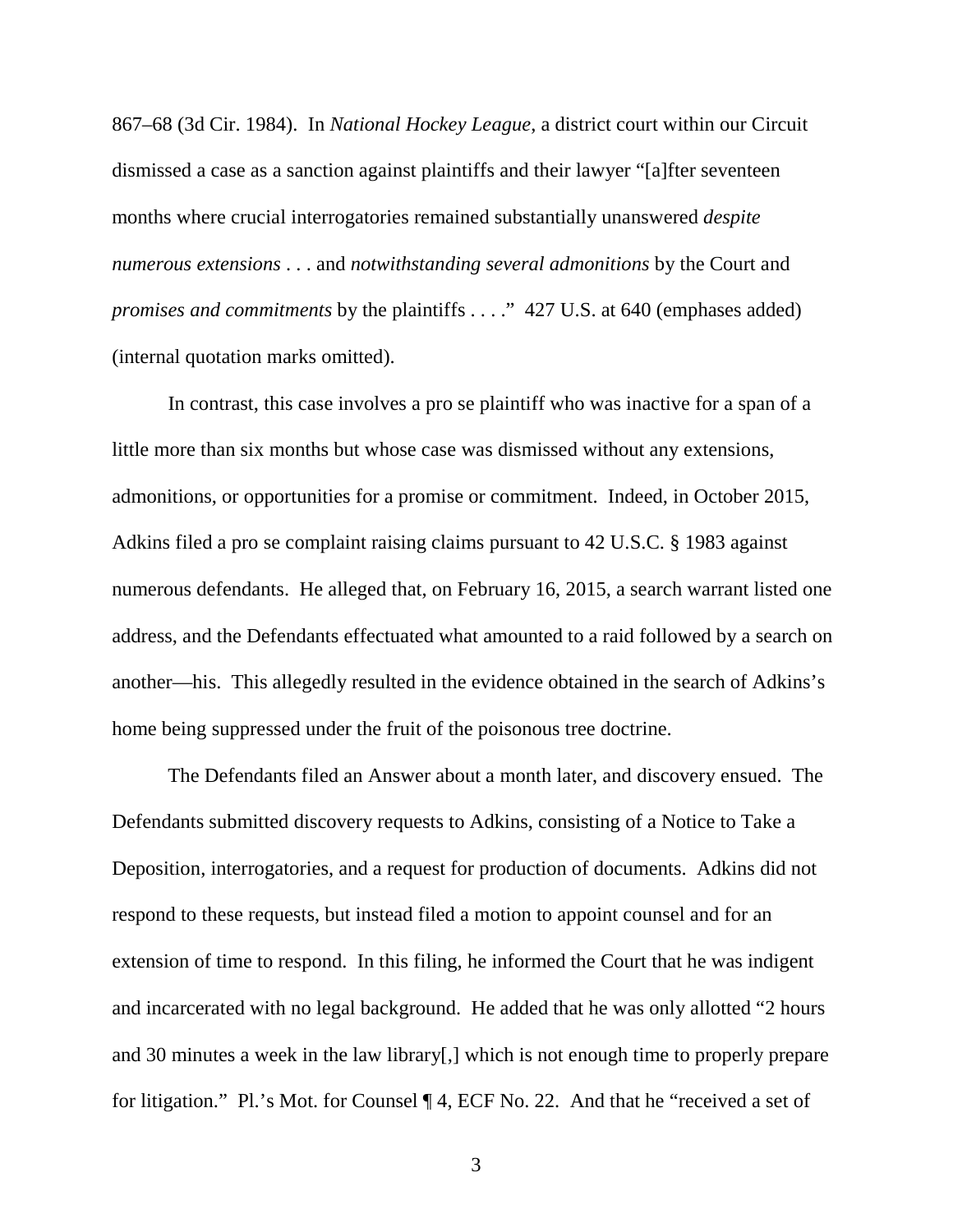interrogatories from the Defendants, and d[id] not have the proper paperwork or knowledge to correctly answer defendants['] interrogatories . . . ." *Id.* ¶¶ 5–6.

The District Court denied the extension and the request for counsel. In its view, the case was neither "factually [n]or legally complex [such] that requesting an attorney [was] warranted." Mot. for Counsel Denial Order 2, ECF No. 23. Also, "the filings [to date]"—which, at that point, only consisted of the Complaint followed by the request for counsel—"demonstrate[d] the plaintiff's ability to articulate his claims and represent himself." *Id*. In the penultimate sentence of its denial order, however, the Court remarked that "[s]hould the need for counsel arise later, one can be appointed at that time." *Id.*

To Adkins, that statement meant that the Court would appoint him counsel "should the need arise [*at any point*] later." So, at his deposition, Adkins refused to answer questions until counsel was appointed, explaining:

As far as from what [the Order regarding my motion to appoint counsel] was saying, [the District Court] said if I needed one at the present time, he would grant me one at that time. I mean, I have my motion and everything here. So until then, *I just want to wait on further notice* . . .

Ex. A of Defs.' Mot. to Dismiss for Failure to Prosecute 4:3–9, ECF No. 28-2 (emphasis added).

Less than a month later, the Defendants filed a motion to dismiss for failure to prosecute, citing Adkins's failure to respond to discovery requests and to answer questions at his deposition. Then, with no response from Adkins, Defendants filed a motion for summary judgment on January 27, 2017.The Court issued an Order to Show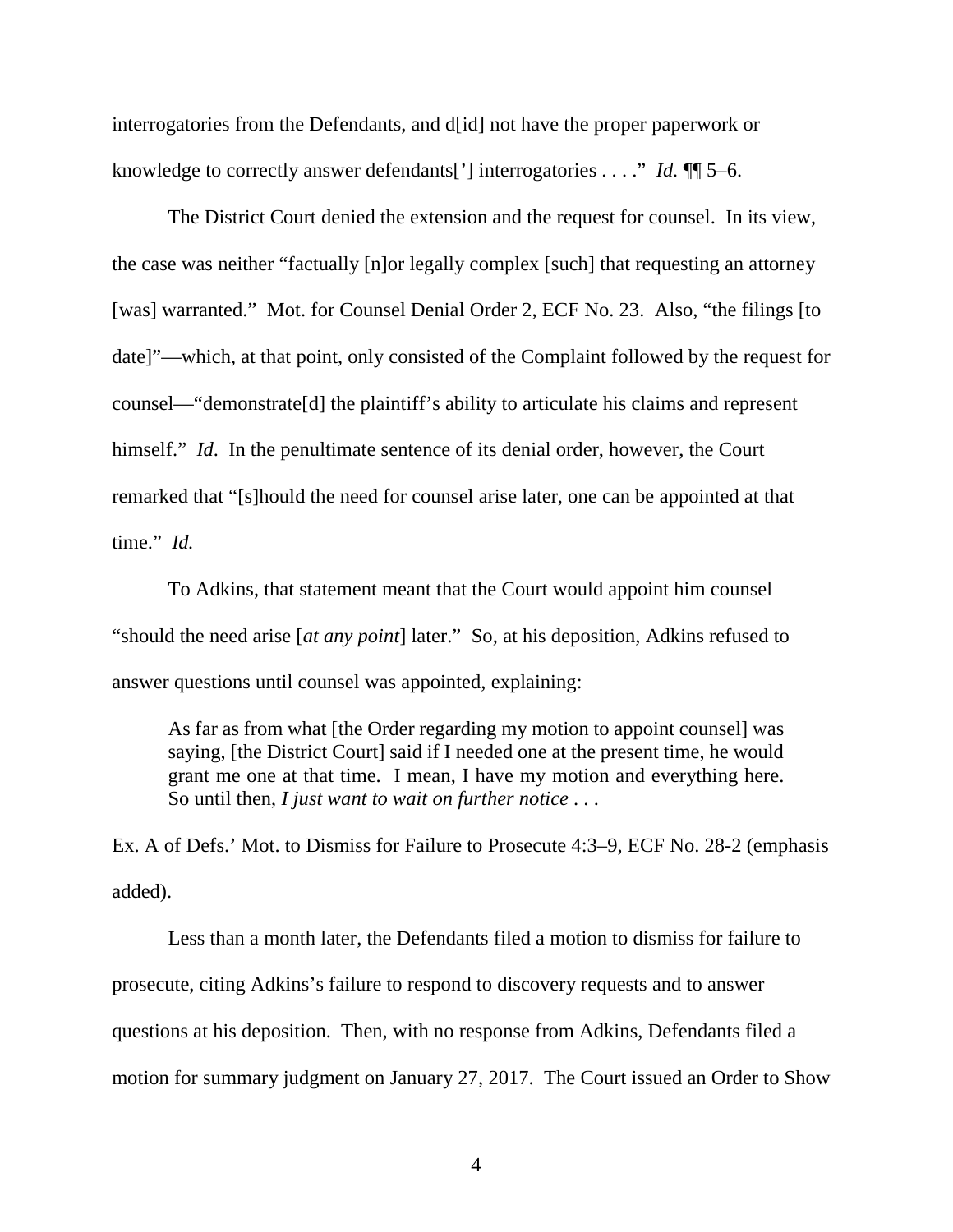Cause days after the summary judgment motion was filed, requiring that, by February 21, 2017, Adkins must "show cause as to why this case should not be dismissed for failure to prosecute." Adkins responded more than a week before the February 21 deadline, "ask[ing] the Honorable Court not to dismiss [his] civil suit . . . ." Pl.'s Resp. to Def.'s Mot. to Dismiss 1, ECF No. 33.

The Court dismissed the case six months later. No action was taken in the interim: no extensions, no admonitions, and no status conference or hearing at which Adkins could explain his reason for delay and gain clarity on whether to abandon his expectation that he would be provided counsel.

The contrast between this case and *National Hockey League* is thus palpable.

#### **II.**

Adkins timely appealed, and we have jurisdiction under 28 U.S.C. § 1291. We review the District Court's dismissal pursuant to Federal Rule of Civil Procedure 41(b) for an abuse of discretion, and our review centers on the manner by which the District Court balanced six factors and whether the record supports its findings. *Briscoe v. Klaus*, 538 F.3d 252, 257–58 (3d Cir. 2008). The factors are:

(1) the extent of the *party*'s personal *responsibility*; (2) the *prejudice* to the adversary caused by the failure to meet scheduling orders and respond to discovery; (3) [the] *history* of dilatoriness; (4) whether the conduct of the party or the attorney was *willful* or in *bad faith*; (5) the effectiveness of sanctions other than dismissal, which entails an analysis of *alternative sanctions*; and (6) the *meritoriousness* of the claim or defense.

*Id.* at 258 (quoting *Poulis*, 747 F.2d at 868) (internal quotation marks omitted).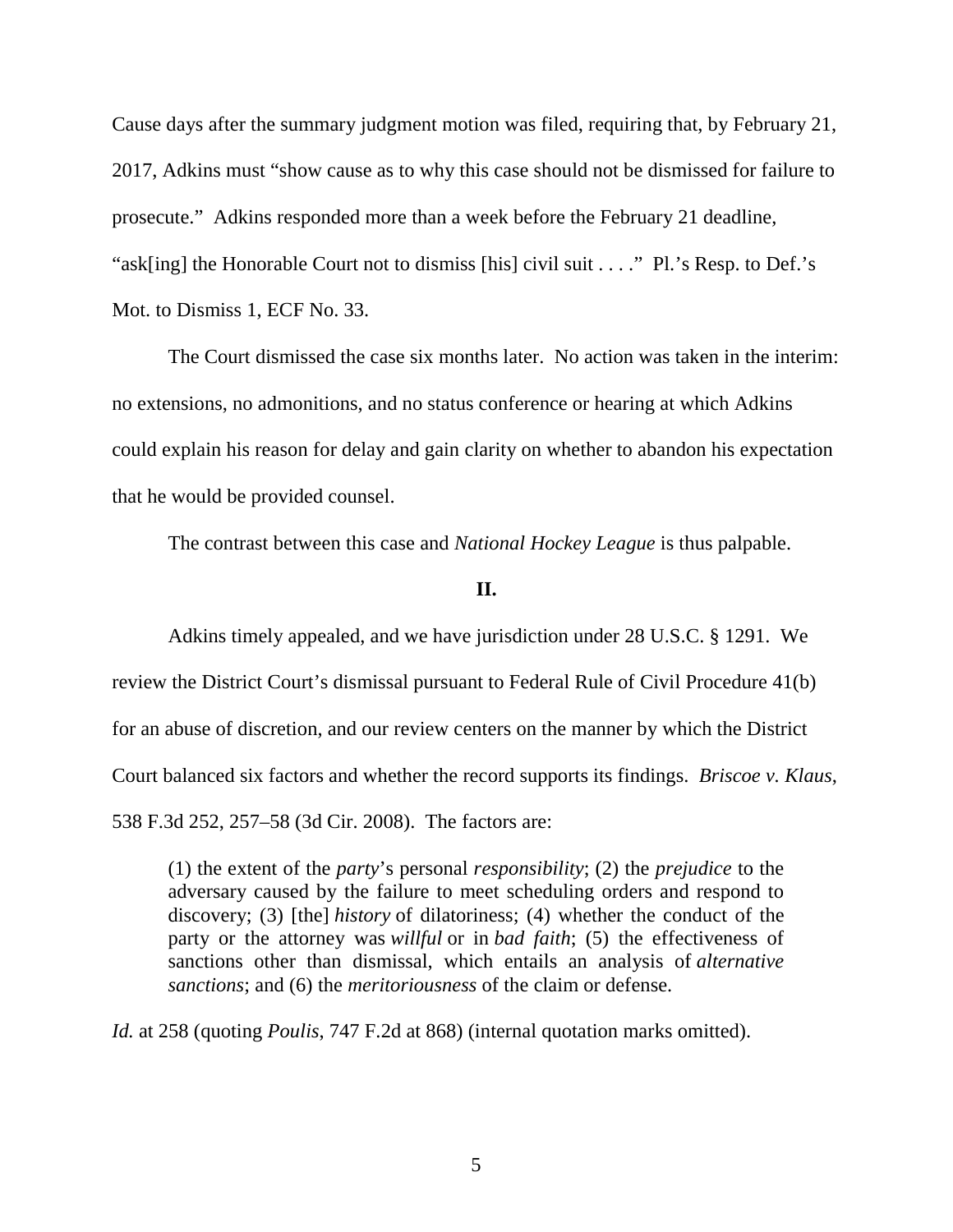The District Court's balancing assessed that: (1) as a pro se litigant, Adkins was solely responsible for prosecuting his claim; (2) Defendants were prejudiced because their ability to prepare for trial was burdened; (3) Adkins had a history of dilatoriness because he failed to participate in the discovery process; (4) his failure to participate in the discovery process renders his actions willful or in bad faith; (5) as a pro se litigant proceeding in pauper status, monetary sanctions could not be imposed so there were no alternatives; and (6) and it could not make a finding on whether the claim was meritorious "given the lack of discovery." *Adkins v. Reynolds*, No. CV 15-882-GMS, 2017 WL 6698696, at \*2 (D. Del. 2017).

We have a number of concerns.

For one, the District Court's determination that it could not make a meritoriousness-assessment because discovery was not completed is legally incorrect, and a standalone basis for setting aside its ruling. *See Highmark Inc. v. Allcare Health Mgmt. Sys., Inc.*, 572 U.S. 559, 563 n.2 (2014) (articulating the well-established principle that "[a] district court would *necessarily* abuse its discretion if it based its ruling on an *erroneous view of the law* . . . ." (internal quotation marks and citation omitted)). Indeed, our precedent is unequivocal that the meritoriousness-assessment is made on the pleadings. *See, e.g.*, *Briscoe*, 538 F.3d at 263 ("[I]n determining whether a plaintiff's claim is meritorious, we use the standard for a Rule 12(b)(6) motion to dismiss for failure to state a claim.") (citing *Poulis*, F.2d at 869–70 ("A claim . . . [is] meritorious when the allegations of the *pleadings*, if established at trial, would support recovery by plaintiff . . . ." (emphasis added))).

6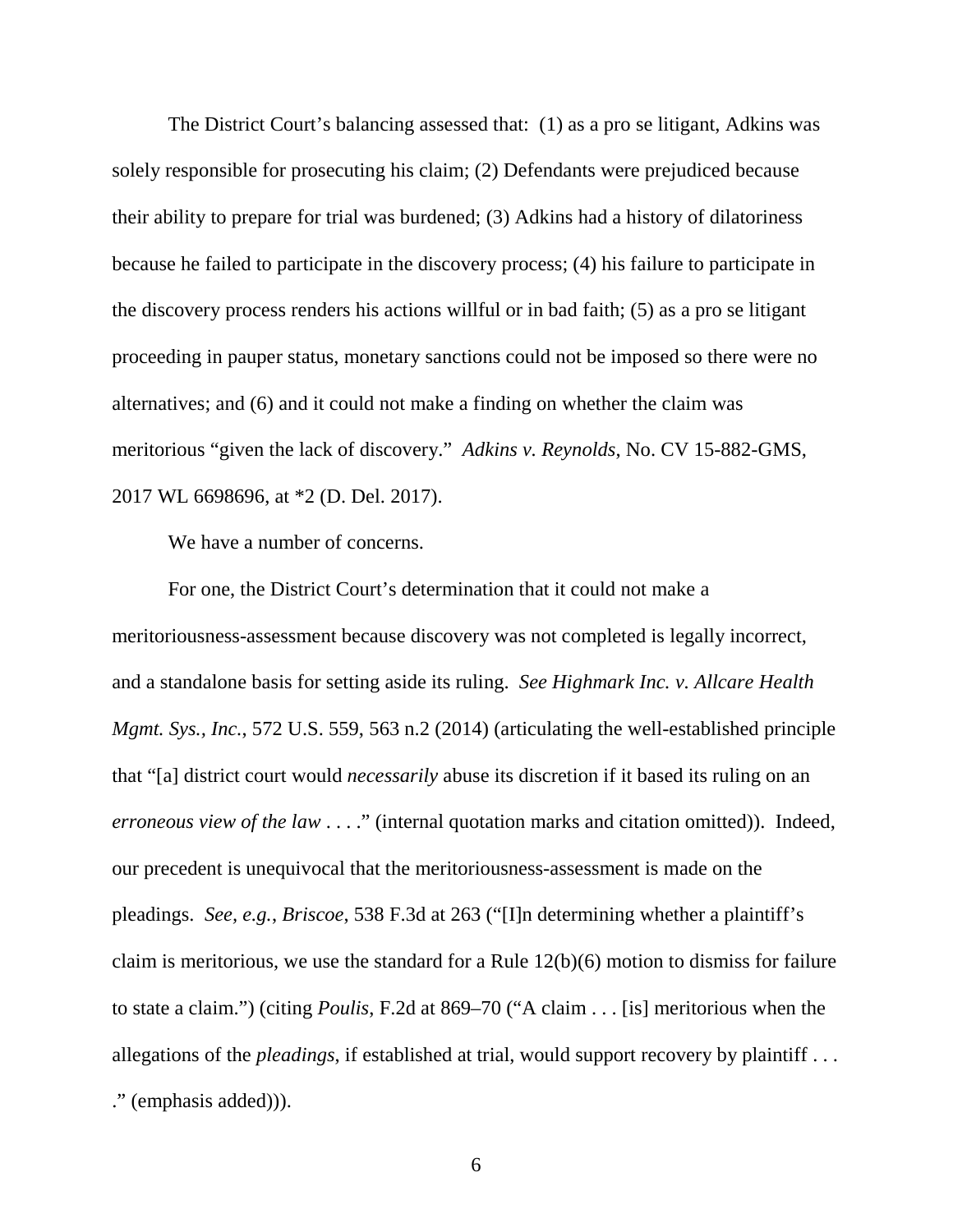For another, the record does not support the District Court's findings as to the second, fourth, and fifth factors.<sup>[1](#page-7-0)</sup> On the second factor, prejudice "includes deprivation of information through non-cooperation with discovery, and costs expended obtaining court orders to force compliance with discovery." *Adams v. Trustees of N.J. Brewery Employees' Pension Tr. Fund*, 29 F.3d 863, 874 (3d Cir. 1994). No costs were expended in obtaining court orders to force compliance with discovery because there were no efforts to obtain such orders. The District Court said "Adkins'[s] failure to participate in the discovery process severely impede[d] the defendant's ability to prepare a trial strategy." *Adkins*, 2017 WL 6698696, at \*2. But it pointed to nothing in the record that suggests so. *See id.* (citing only Adkins' "refus[al] to answer questions during his deposition, [that] he did not seek discovery, and did not respond to discovery request," as opposed any particular prejudice that might have resulted). To the contrary, the only submission scheduled was the parties' motions for summary judgment, and Defendants readily submitted their motion with substantially the same points they signaled in their Answer.

As to the fourth factor, the District Court apparently determined that Adkins's dilatoriness alone rendered his conduct willful or in bad faith. *See id*. This was not the appropriate analysis. *See Poulis*, 747 F.2d at 868–69 (setting aside the District Court's "contumacious" finding because "[n]othing in the court's discussion preceding [that]

<span id="page-7-0"></span> $<sup>1</sup>$  The Court's findings as to the first and third factors are supported. As a pro se</sup> litigant, Adkins was solely responsible for prosecuting his case, *Briscoe*, 538 F.3d at 258–59, and, falling short of this responsibility, he repeatedly failed to comply with the discovery requests and the overarching Scheduling Order.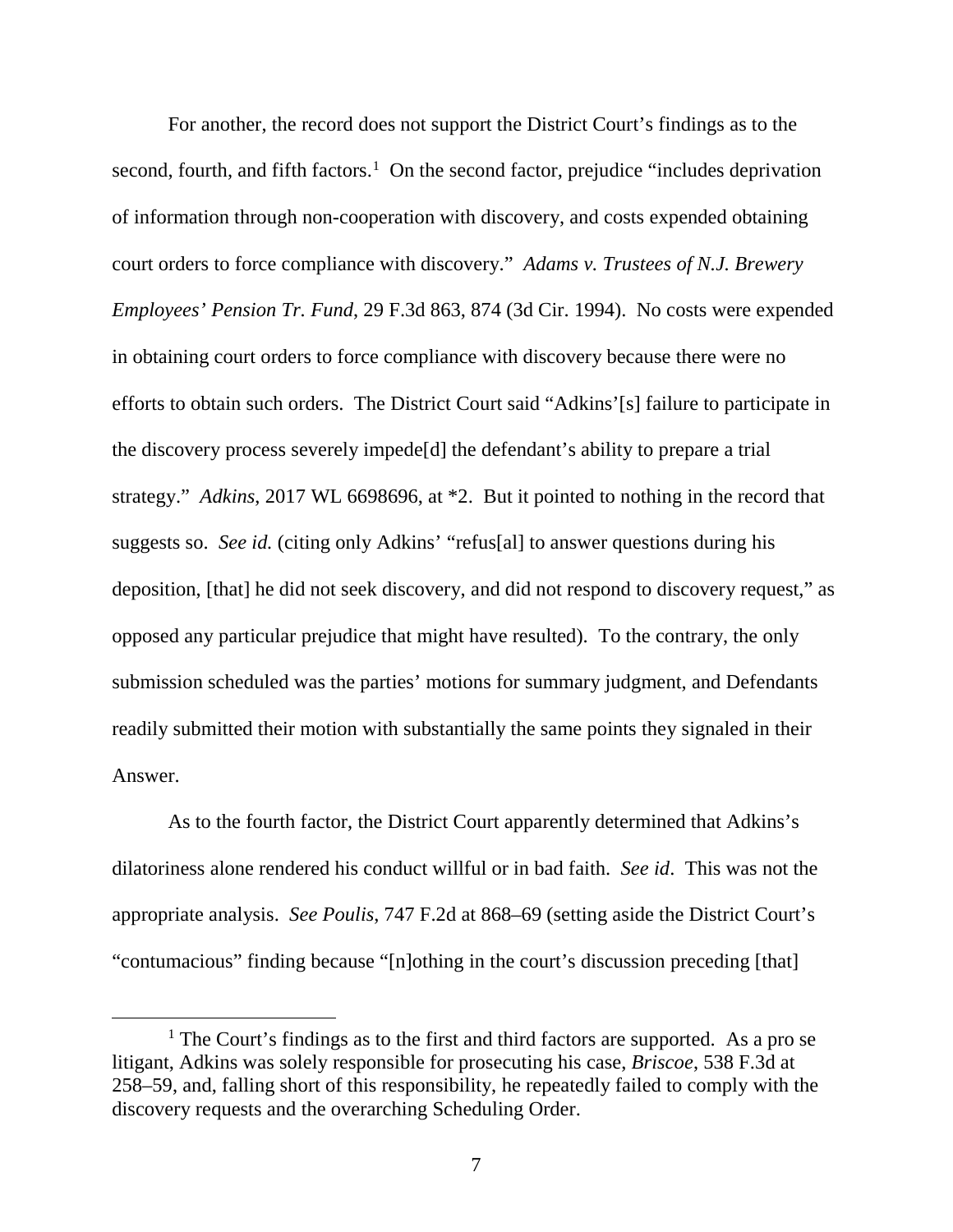conclusion [was] directed toward the willfulness issue but only toward dilatoriness"). Also, Adkins's statements and filings are clear that the reason for his dilatoriness was that he expected that counsel would be appointed and did not want to do anything beforehand that might hurt his case. This is far from the willfulness or bad faith sanctioned in *National Hockey League*. *See* 427 U.S. at 640 (involving continual failures in spite of the "District Court's . . . extreme[] patien[ce] in its efforts to allow the respondents ample time to comply with discovery orders").

And, on the fifth factor, we recently reemphasized that the analysis regarding alternative sanctions does not begin and end with a determination that monetary sanctions are not available. *See Hildebrand v. Allegheny Cty.*, 923 F.3d 128, 136–37 (3d Cir. April 24, 2019). The inquiry is more searching and requires that the Court "consider whether lesser sanctions would better serve the interests of justice." *Titus v. Mercedes Benz of N. Am.*, 695 F.2d 746, 749 (3d Cir. 1982) (citation omitted). This includes "a warning [or] formal reprimand . . . ." *Id.* at 749 n.6 (citation omitted).

The record here demonstrates that Adkins's refusal to comply with discovery requests were premised on his expectation that he would be receiving an attorney, which he substantially developed from the denial order that was sent to him. Consistent with that, he refused to respond to anything from opposing counsel. The moment the Court issued an order which could be construed as instructing him to respond to the motion to dismiss for failure to prosecute, however, he responded, more than a week before the deadline for doing so. As such, the record suggests that one alternative to dismissal would have been any number of the multiple admonishments or opportunities (i.e., a

8